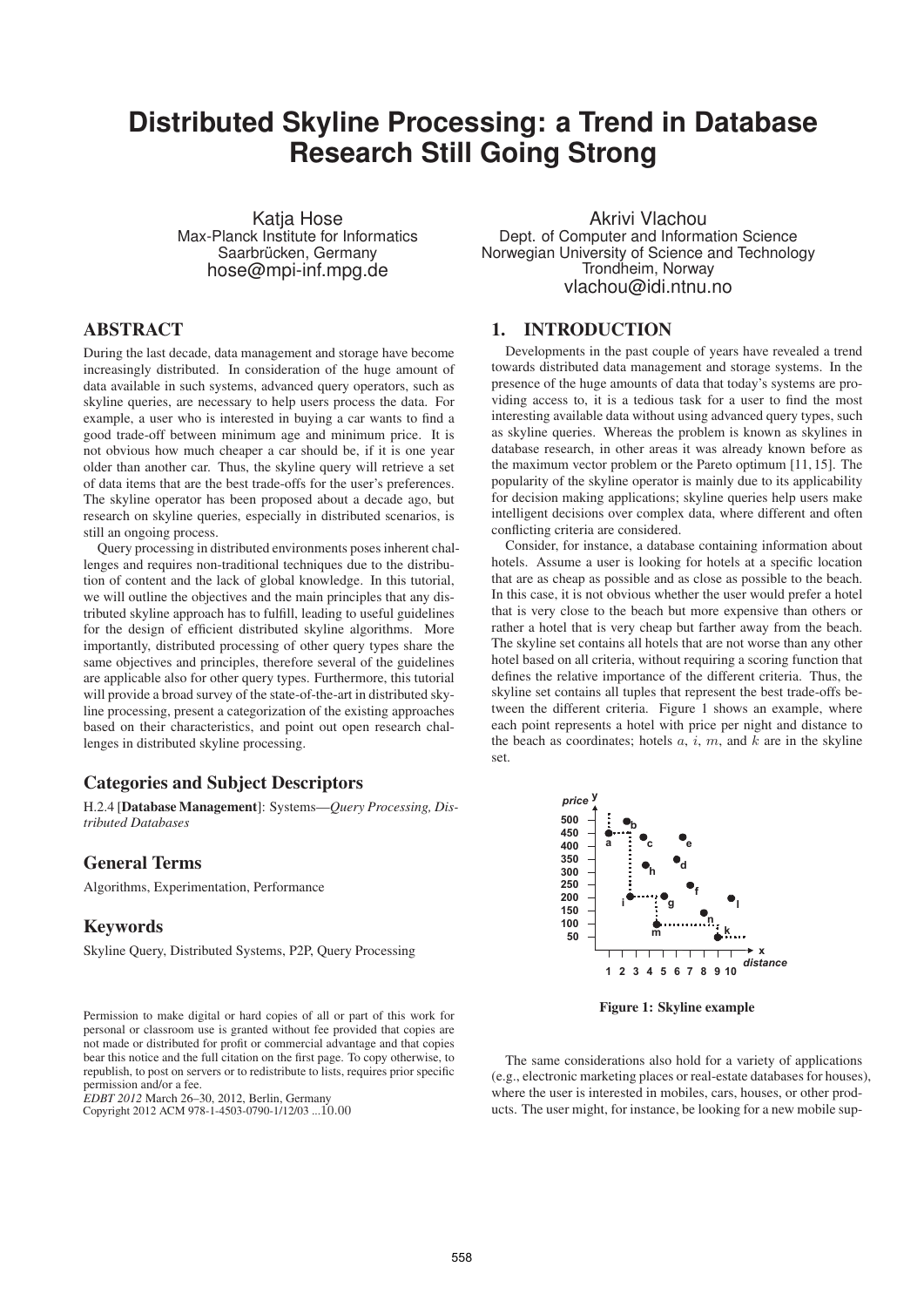porting all fancy features such as WiFi, high resolution camera and display, but with long talk/standby times and still minimum weight and size. Likewise, a user who is interested in buying a car wants to find a good trade-off between minimum mileage, minimum age, and minimum price.

Skyline queries have originally been proposed for centralized environments [1], i.e., single-database environments. As nowadays data is increasingly stored and processed in a distributed way, skyline processing over distributed data has attracted much attention recently. Consider a global-scale web-based hotel reservation system, consisting of a large set of independent servers geographically dispersed around the world (Figure 2). Servers accept subscriptions from travel agencies in order to advertise their hotels. Each server may provide offers for hotels all over the world, e.g., servers in Paris, Sydney, and Los Angeles might provide different offers for hotels in Miami. Such a system could potentially provide booking services without requiring each travel agency to register with each server. This need becomes even more important due to the fact that the number of providers (and therefore data) increases at tremendous rates. The challenge is to enable users to pose interesting queries, such as skyline queries, over a network of servers and retrieve only those tuples that match the user-defined query.



Figure 2: Distributed hotel reservation system

Skyline query processing in distributed environments poses inherent challenges and requires non-traditional techniques due to the distribution of content and the lack of global knowledge. There are various different distributed systems with different requirements and unique characteristics that have to be exploited for efficient skyline processing. Peer-to-peer (P2P) systems can be considered as an example of a distributed system architecture for which several distributed skyline approaches have been proposed. Other architectures, such as Web information systems, parallel shared-nothing architectures, distributed data streams, or wireless sensor networks have different requirements, therefore specialized algorithms have been proposed.

The variety of existing distributed systems leads to a variety of existing distributed skyline approaches. Moreover, the fact that several skyline variants, beyond the traditional skyline operator, have also been proposed in the past decade [5,13,14,22,23] leads to various distributed approaches that support different skyline variants. The most important variants are: subspace skylines (only some attributes of a tuple are considered for evaluation), constrained skylines (only tuples that have values in a given range are considered, e.g., tuples with the distance to the beach in [0, 10] and the price

per night in [50, 200]), and dynamic skyline queries (the skyline is not executed in the original data space but the data points are transformed into another data space before evaluating the skyline). The characteristics of the skyline variants require sophisticated and specialized algorithms for efficient processing. Depending on the underlying network and communication architecture, these variants allow for different optimizations.

In recent years, there has been much research on distributed skyline query processing so that today it is hard to get an overview of this area. The goal of this tutorial is to provide an overview of the state-of-the-art without requiring expert knowledge on the topic. We will outline the objectives and the main principles that any distributed skyline approach has to fulfill, leading to useful guidelines for developing algorithms for distributed skyline processing. We will discuss in detail existing approaches, clarify the assumptions of each approach, and provide a comparative performance analysis. Our analysis leads to a taxonomy of existing approaches and a categorization based on the skyline variants each approach supports. Finally, we will present interesting research topics on distributed skyline computation that have not yet been explored.

#### 2. OBJECTIVES AND SCOPE

The aim of this tutorial is to provide a broad survey of the stateof-the-art in distributed skyline processing as well as to lead to a deeper understanding of the existing approaches and point out open research challenges in distributed query processing. The tutorial is based on a recent survey [9].

The skyline operator was introduced [1] for a single database environment, i.e., in a centralized setup. Since its introduction in 2001, over a hundred papers have been published. These papers have not only studied efficient skyline computation in centralized or distributed systems but also proposed variations of the traditional skyline operator and studied different premises. Nowadays, it is very common that data is stored and processed in a distributed way, therefore skyline processing over distributed data has attracted much attention recently.

In this tutorial, we give an overview of the existing approaches for skyline query processing in highly distributed environments, where each server stores a fraction of the available data. For example, the peer-to-peer (P2P) paradigm emerges as a powerful model for organizing and searching large data repositories distributed over independent sources. Although the majority of relevant papers have been proposed for P2P architectures, many principles are also applicable in other distributed systems, where the data is distributed over autonomous servers such as grid systems, large-scale data centers, or cloud computing infrastructures.

The key property of the skyline operator that is used in distributed skyline processing is the additivity of the skyline operator. Given a set of servers that store locally relevant data, the skyline sets are the same if the skyline operator is evaluated on (i) the union of the local datasets or (ii) first on each dataset in separate and then once more on the union of the result sets. Due to the additivity of the skyline operator, the skyline query can be processed in a distributed fashion, where each queried server processes a skyline query based on the data that are stored locally and reports back its local skyline set (or a fraction of it). An important factor that influences the performance of a distributed skyline approach is query routing, which is the process of deciding which servers may contribute to the skyline set and hence which servers should be queried in the subsequent round.

During query processing, a server aims to forward the query only to the (neighboring) servers that may contribute to the skyline set. Most approaches for distributed skyline processing cause queries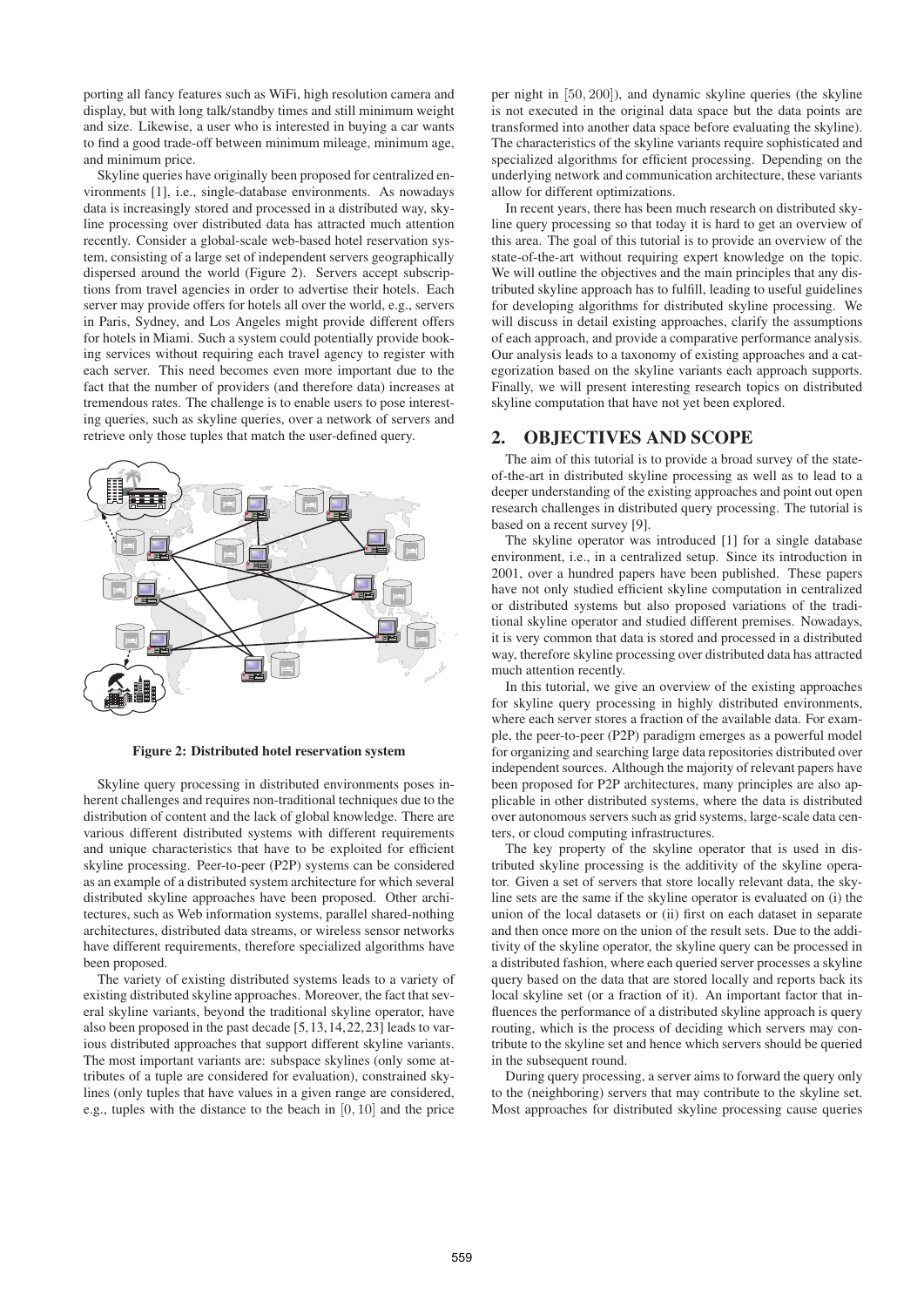to travel along paths in the network. In general, these paths are not determined in advance but influenced by the local skyline points retrieved at each server, which are used to decide on the subset of neighboring servers that can contribute to the skyline set. For example, in the case of structured P2P systems, a server exploits the information about data distribution in the underlying overlay to route queries efficiently to relevant neighboring servers [3, 4, 12, 20–22]. On the other hand, in unstructured P2P networks due to the absence of any information about the data distribution, a straightforward alternative is to forward the query to all available servers using flooding [6, 10, 18]. Then, each server that receives the query forwards it to all of its neighbors. A more efficient alternative used in unstructured P2P networks is to build routing indexes that store sufficient information to decide on the relevance of neighbors [7, 8, 19]. Finally, in approaches [2, 5, 16, 17, 24] assuming direct communication between servers, the querying server contacts all servers to gather some summary information about their data. Then, based on this information, the querying server decides which servers are queried in a subsequent round in order to compute the skyline set.

The goal of this tutorial is to provide a deep understanding of the principles of distributed skyline processing and provide useful guidelines for the design of efficient distributed algorithms. To this end, we will present an overview of the state-of-the-art in distributed skyline processing and analyze in details the main properties of each approach. The existing approaches are classified based on their characteristics and based on the skyline variants they support. The similarities and differences of the different approaches will be discussed and a comparative performance analysis that relies on the aforementioned differences and similarities will be provided.

# 3. TUTORIAL OUTLINE

This tutorial is divided into six parts that cover the background knowledge of the area, a survey of the existing techniques, as well as the open research problems. In the following, we provide a short description of the content of each part.

## 3.1 Introduction

Our tutorial will start with a short introduction to the topic. We will highlight application scenarios for distributed skyline queries proposed in the literature.

## 3.2 Basic Concepts and Background

In this part of the tutorial, we provide all the required background knowledge for attendees that are unfamiliar with skyline queries or distributed systems.

*Skyline Queries:* For attendees having little prior knowledge about skyline queries, we will give a short introduction of skyline queries consisting of illustrative examples in addition to formal definitions of the skyline set and its variants (subspace, constrained, and dynamic skylines). To give the audience a basic understanding of skyline processing, we will briefly discuss a basic approach to evaluate skyline queries in centralized environments. Furthermore, we will summarize the evolution of skyline queries in database research over time and shortly describe related work.

*Distributed Systems:* To provide non-experts in the audience with some background on distributed systems and to point out the most important characteristics to experts, we will also briefly present different architectures of distributed systems focusing on highly distributed systems, namely P2P systems.

#### 3.3 Objectives and Principles of Distributed Skyline Processing

In this part of the tutorial, we will point out the goals that any distributed approach for query processing must fulfill. This will offer a basic understanding of the main challenges related to distributed query processing. Then, we will elaborate on the characteristics of the skyline operator and point out specific optimization techniques that are only applicable to skyline computation in specific environments. Then, we will present the main principles of distributed skyline processing and point out the major phases of any distributed skyline algorithm. We will also describe the objectives of distributed skyline processing and show how these are fulfilled through the aforementioned phases. Thus, we will provide useful guidelines for the design of efficient distributed skyline algorithms. More importantly, distributed processing of other query types share the same objectives and principles, therefore several of the guidelines are applicable also for other query types.

### 3.4 Approaches for Skyline Processing in Distributed Environments

The main part of the tutorial will then outline in detail existing approaches for processing skylines in highly distributed environments. We will discuss differences and similarities between them and in addition to explaining the algorithms as proposed in the original papers, we will also point out if the presented approach is extensible to support skyline variants other than the approach was originally proposed for. As it is hard to evaluate approaches relying on different system architectures against each other in a fair way, our discussion will also provide a theoretical performance analysis so that the approaches become comparable.

Finally, we will provide a categorization of distributed skyline approaches in a taxonomy that summarizes and highlights their differences and similarities. The categorization is based on the main techniques that distributed approaches use to optimize skyline computation. The main categories are determined by (i) the routing technique that is used, (ii) how are results propagated back to the query initiator, and (iii) whether filter points are used to distinguish relevant and irrelevant peers and paths. We will also briefly discuss the optimization goals, e.g., response time or scalability, that the approaches were designed for.

## 3.5 Other Distributed Environments

Whereas the main part of the tutorial focuses on highly distributed systems, the tutorial also sketches some approaches that were proposed for other distributed environments. In particular, skyline approaches have been proposed for Web Information Systems, parallel shared-nothing architectures, distributed data streams, and wireless sensor networks. This tutorial will shortly describe these approaches and highlight their fundamental differences to approaches proposed for highly distributed systems.

# 3.6 Concluding Remarks and Open Problems

We will conclude the tutorial by summarizing the existing work in distributed skyline processing. This summarization allows us to identify interesting and challenging issues about distributed skyline computation that have not been studied so far in the related literature. Thus, this tutorial will end with a discussion of important open problems and research directions that aim to encourage even more researchers to study distributed query processing.

## 4. INTENDED AUDIENCE

Our tutorial is intended to benefit researchers who are interested in distributed query processing in general. Therefore, we will point